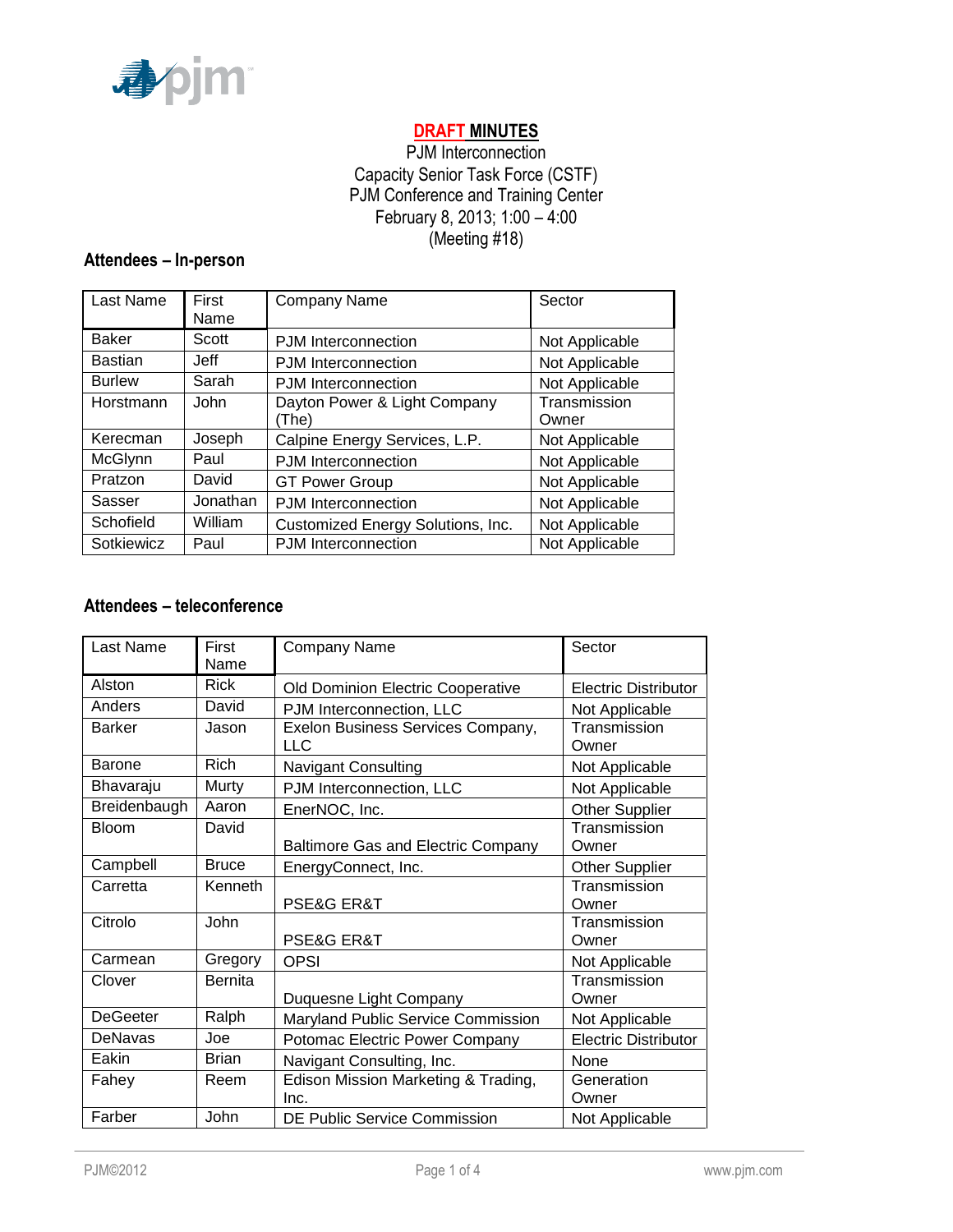

| Filomena      | Guy           | Customized Energy Solutions, Ltd.*               | Not Applicable              |
|---------------|---------------|--------------------------------------------------|-----------------------------|
| Flaherty      | Dale          |                                                  | Transmission                |
|               |               | Duquesne Light Company                           | Owner                       |
| Gil           | David         |                                                  | Generation                  |
|               |               | NextEra Energy Power Marketing, LLC              | Owner                       |
| Greening      | Michele       |                                                  | Transmission                |
|               |               | PPL EnergyPlus, L.L.C.                           | Owner                       |
| Guerry        | Katie         | <b>Hess Corporation</b>                          | <b>Other Supplier</b>       |
| Hall II       | Walter        | Maryland Public Service Commission               | Not Applicable              |
| hanson        | Mark          | <b>Illinois Commerce Commission</b>              | Not Applicable              |
| <b>Hirsch</b> | Stephen       | Downes Associates, Inc.                          | Other Supplier              |
| Hoatson       | Tom           | <b>Riverside Generating, LLC</b>                 | <b>Other Supplier</b>       |
| Horton        | Dana          |                                                  | Transmission                |
|               |               | Appalachian Power Company                        | Owner                       |
| Johnson       | Carl          | Long Island Lighting Company d/b/a               |                             |
|               |               | <b>LIPA</b>                                      | <b>Other Supplier</b>       |
| jones         | kim           | North Carolina Utilities Commission              | Not Applicable              |
| Lieberman     | <b>Steven</b> | Old Dominion Electric Cooperative                | <b>Electric Distributor</b> |
| Mabry         | David         | <b>McNees Wallace &amp; Nurick LLC</b>           | Not Applicable              |
| Maye          | Shelly-       | North America Power Partners LLC                 | Other Supplier              |
|               | Anne          |                                                  |                             |
| Miller        | Don           |                                                  | Transmission                |
|               |               | <b>FirstEnergy Solutions Corporation</b>         | Owner                       |
| <b>Moss</b>   | James         | <b>Monitoring Analytics</b>                      | Not Applicable              |
| Mancuso       | Maria         |                                                  | Transmission                |
|               |               | <b>Baltimore Gas and Electric Company</b>        | Owner                       |
| Miller        | John          |                                                  | Transmission                |
| O'Connell     | Robert        | Commonwealth Edison Company                      | Owner                       |
|               |               | JPMorgan Ventures Energy<br>Corporation          | <b>Other Supplier</b>       |
| Renninger     | Matt          | Energy Curtailment Specialists, Inc.             | <b>Other Supplier</b>       |
| Riding        | M.Q.          |                                                  | Generation                  |
|               |               | NAEA Ocean Peaking Power, LLC                    | Owner                       |
| Rohrbach      | John          | <b>SMECO</b>                                     | <b>Electric Distributor</b> |
| Shanker       | Roy           | H.Q. Energy Services (U.S.), Inc.                | <b>Other Supplier</b>       |
| Stadelmeyer   | Rebecca       |                                                  |                             |
|               |               | Exelon Business Services Company,<br>LLC         | Transmission                |
| Sudhakara     | Raghu         | Rockland Electric Company (CIEP                  | Owner<br>Transmission       |
|               |               | Load)                                            | Owner                       |
| Swalwell      | <b>Brad</b>   | <b>Tangent Energy</b>                            | <b>Other Supplier</b>       |
| Wehr          | Chris         |                                                  | Transmission                |
|               |               | Metropolitan Edison Company                      | Owner                       |
| Wilson        | James         |                                                  |                             |
|               |               | <b>Wilson Energy Economics</b><br>Not Applicable |                             |

# **1. Administration (1:00 – 1:15)**

Ms. Burlew called the meeting to order. Mr. Baker called roll and reviewed the draft minutes from January 23, 2013 (meeting #17). The minutes were approved without changes and posted under the 01.23.2013 meeting materials on the CSTF website.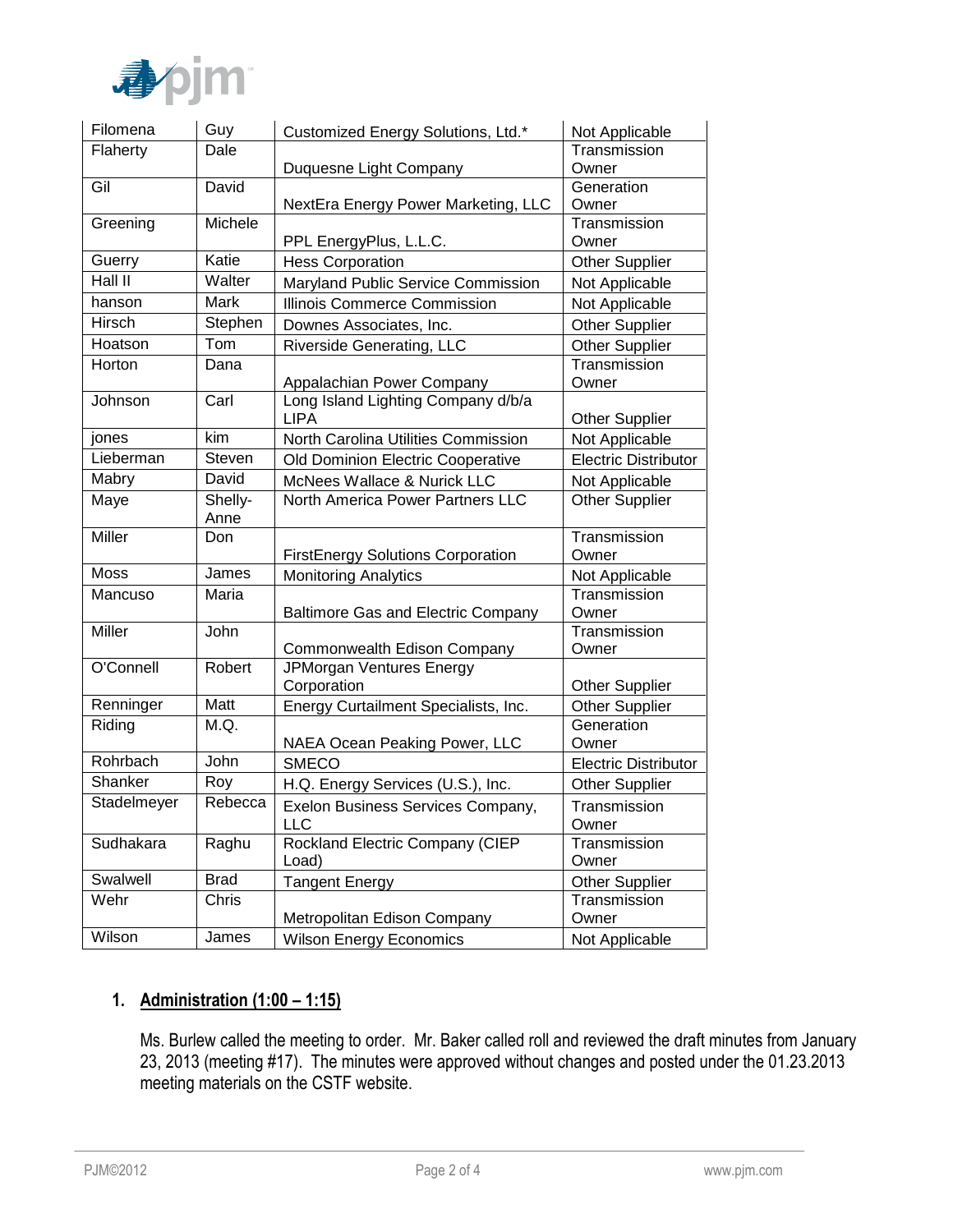

# **2. Multi-year Pricing Mechanism (1:15 – 1:30) [\(issue tracking\)](http://www.pjm.com/committees-and-groups/issue-tracking/issue-tracking-details.aspx?Issue=%7bB709F188-450F-4A06-A5EB-BD61B601C9EF%7d)**

Ms. Burlew reviewed the results of the online survey asking if there was support for modifying NEPA to allow sell offers to be conditional on receiving 3-year price assurance in the BRA. The majority of respondents supported making this change. The group then reviewed draft tariff language that supports this change, and one additional clean-up to this section of the tariff.

It was noted that there was confusion in the tariff language regarding the language "Such Capacity Market Seller provides notice of such election at the time it submits its Sell Offer for such resource in the BRA for the first Delivery Year for which such resource is eligible to be considered a Planned Generation Capacity Resource". The confusion centered around the use of "…the first Delivery Year…" and whether this meant that a resource could only attempt to get NEPA consideration one time. PJM legal staff advised that the wording of this language should not be changed because it was part of another filing and is used elsewhere in the tariff. However, it was also explained by PJM staff that the interpretation of this language is that a new entry is NOT limited to trying to obtain NEPA only one time.

This tariff language is posted under the 02.08.2013 meeting materials and will be voted on at the February 28<sup>th</sup> MRC and MC meetings.

## **3. Demand Response Issues (1:30 – 3:00) [\(issue tracking\)](http://www.pjm.com/committees-and-groups/issue-tracking/issue-tracking-details.aspx?Issue=%7b4777F504-03E3-4293-AF53-9AE91A2AB0A6%7d)**

PSEG and Navigant presented education on the DR Issue in the Problem Statement, "Auditing of DR contracts".

## **4. RTEP Issues (3:00 – 3:45) [\(issue tracking\)](http://www.pjm.com/committees-and-groups/issue-tracking/issue-tracking-details.aspx?Issue=%7bBB8F79E5-1004-41BD-9AC0-BB59FF349CA8%7d)**

Mr. McGlynn presented education on the RTEP Issue in the Problem Statement, "CETL Stability/Transparency".

### **5. Wrap-up and Future Agenda Items (3:45 – 4:00)**

#### February 22nd meeting

Demand Response Issues – Clarify Issue Charge with respect to item 3b in the solutions matrix titled "PLC accuracy – Current EDC customer PLC allocation methodology may not be adequate".

### **6. Future meeting dates**

| February 22, 2013 | $9:30 - 4:00$ | In-person & WebEx |
|-------------------|---------------|-------------------|
| March 18, 2013    | $9:30 - 4:00$ | In-person & WebEx |
| $A = A$<br>0.1401 |               |                   |

Author: Scott Baker DM #: 738425

#### **Anti-trust:**

You may not discuss any topics that violate, or that might appear to violate, the antitrust laws including but not limited to agreements between or among competitors regarding prices, bid and offer practices, availability of service, product design, terms of sale, division of markets, allocation of customers or any other activity that might unreasonably restrain competition. If any of these items are discussed the chair will re-direct the conversation. If the conversation still persists, parties will be asked to leave the meeting or the meeting will be adjourned.

#### **Code of Conduct:**

As a mandatory condition of attendance at today's meeting, attendees agree to adhere to the PJM Code of Conduct as detailed in PJM Manual M-34 section 4.5, including, but not limited to, participants' responsibilities and rules regarding the dissemination of meeting discussion and materials.

#### **Public Meetings/Media Participation:**

Unless otherwise noted, PJM stakeholder meetings are open to the public and to members of the media. Members of the media are asked to announce their attendance at all PJM stakeholder meetings at the beginning of the meeting or at the point they join a meeting already in progress. Members of the Media are reminded that speakers at PJM